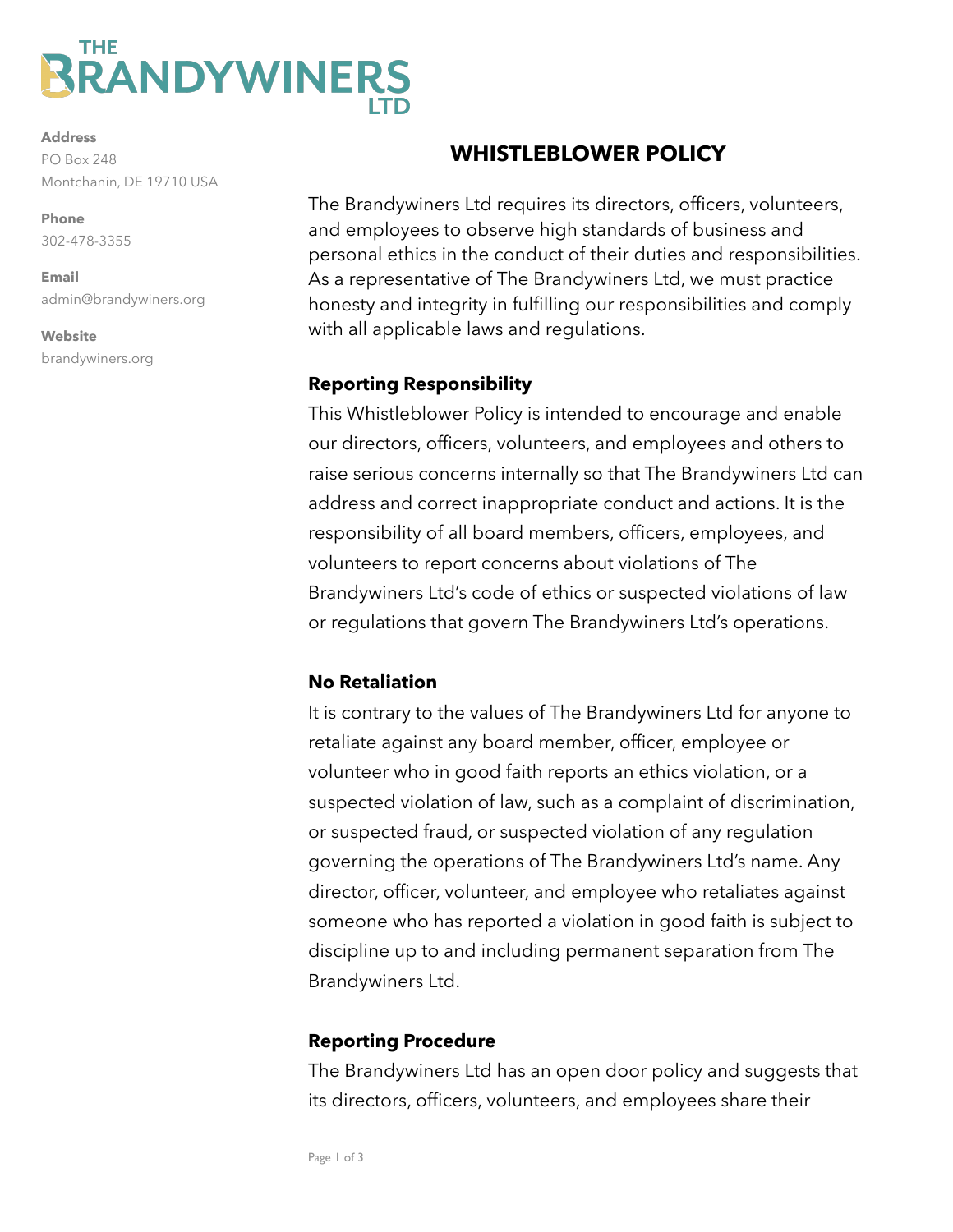

questions, concerns, suggestions or complaints with their supervisor and/or volunteer chairperson. If you are not comfortable speaking with your supervisor or you are not satisfied with your supervisor's response, you are encouraged to speak with a board member. Volunteer supervisors and chairs are required to report complaints or concerns about suspected ethical and legal violations in writing (email or traditional) to the The Brandywiners Ltd's Board President, who will serve as the Compliance Officer and has the responsibility to investigate all reported complaints. The Brandywiners Ltd's Board President is responsible for ensuring that all complaints about unethical or illegal conduct are investigated and resolved. The Compliance Officer will advise the Board of Directors of all complaints.

#### **Accounting and Auditing Matters**

The The Brandywiners Ltd's Compliance Officer shall immediately notify the Audit Committee/Finance Committee of any concerns or complaint regarding corporate accounting practices, internal controls or auditing and work with the committee until the matter is resolved.

#### **Acting in Good Faith**

Anyone filing a written complaint concerning a violation or suspected violation must be acting in good faith and have reasonable grounds for believing the information disclosed indicates a violation. Any allegations that prove not to be substantiated and which prove to have been made maliciously or knowingly to be false will be viewed as a serious disciplinary offense.

#### **Confidentiality**

Violations or suspected violations may be submitted on a confidential basis by the complainant. Reports of violations or suspected violations will be kept confidential to the extent possible, consistent with the need to conduct an adequate investigation.